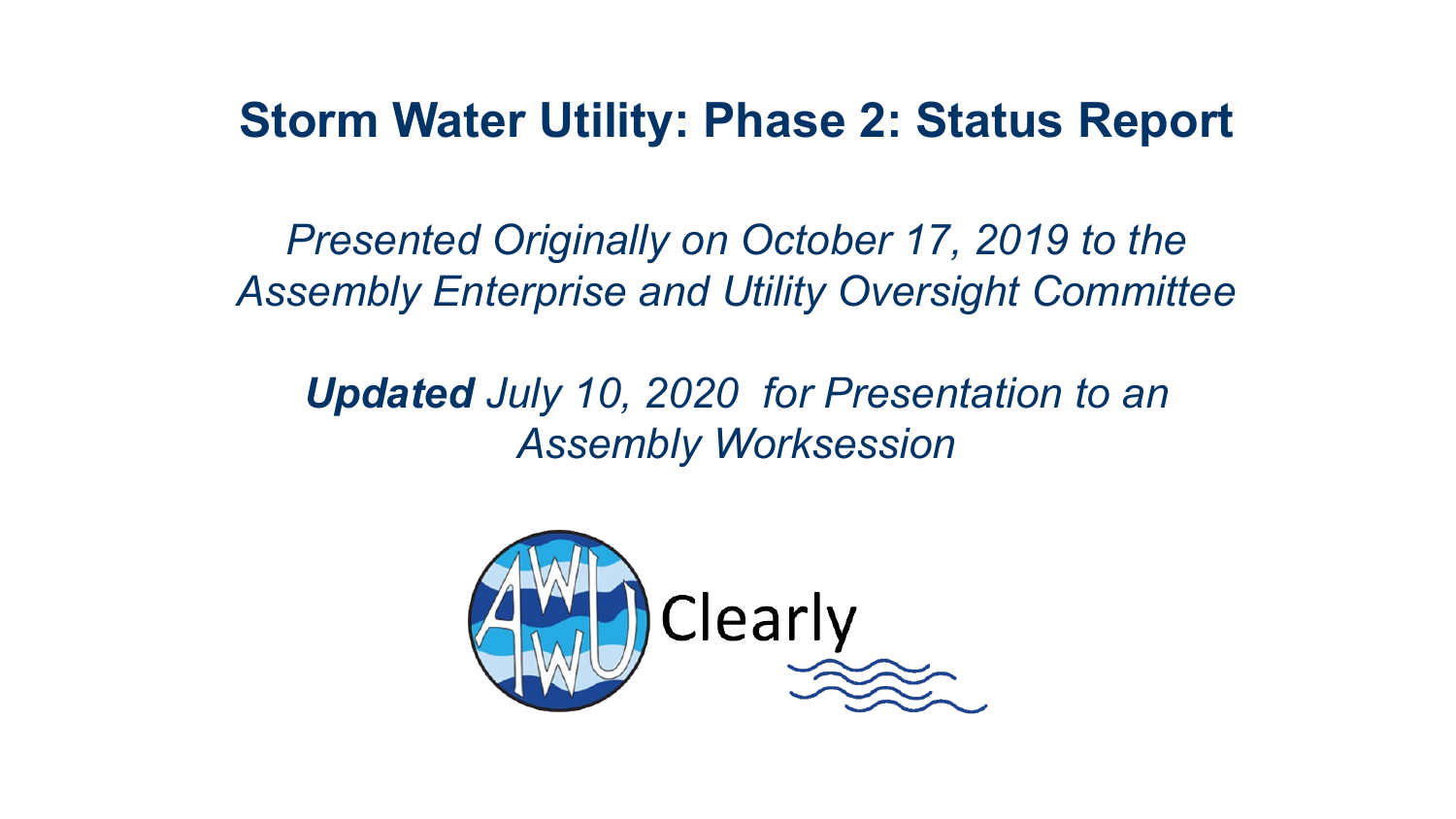## **Why Are We Doing This? (October 2019)**

- Provides a mechanism for cohesive drainage management and coordination and eliminates the shifting of drainage problems from one location to another;
- Provides for a dedicated revenue source for stormwater management, maintenance, and capital improvements;
- Provides an equitable distribution of the stormwater costs among stormwater system users and contributors; and
- Provides a way to incentivize good stormwater management practices, such as utilizing Green Infrastructure and onsite storm water management techniques.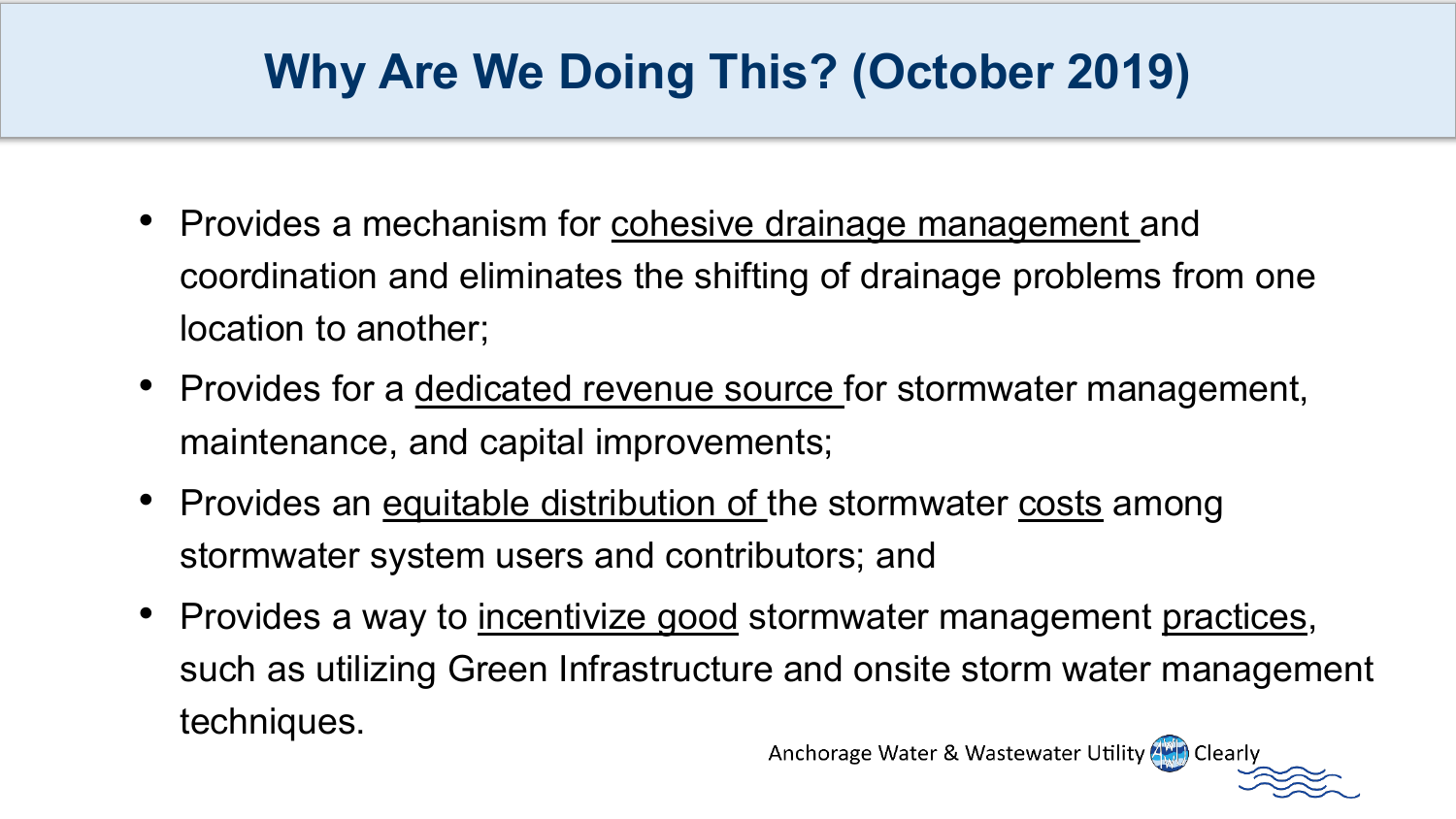#### **Practices: Now vs. the Future (October 2019)**

Current:

- Ad-hoc, one-off, as-needed undisciplined, unplanned, potentially wasteful, unmet need
- Partially bond based, uncertainty drives up costs
- Cost causers are not always cost payer
- Minimal incentives

SWU:

- cohesive drainage management
- dedicated revenue source
- equitable distribution of costs
- incentivize good practices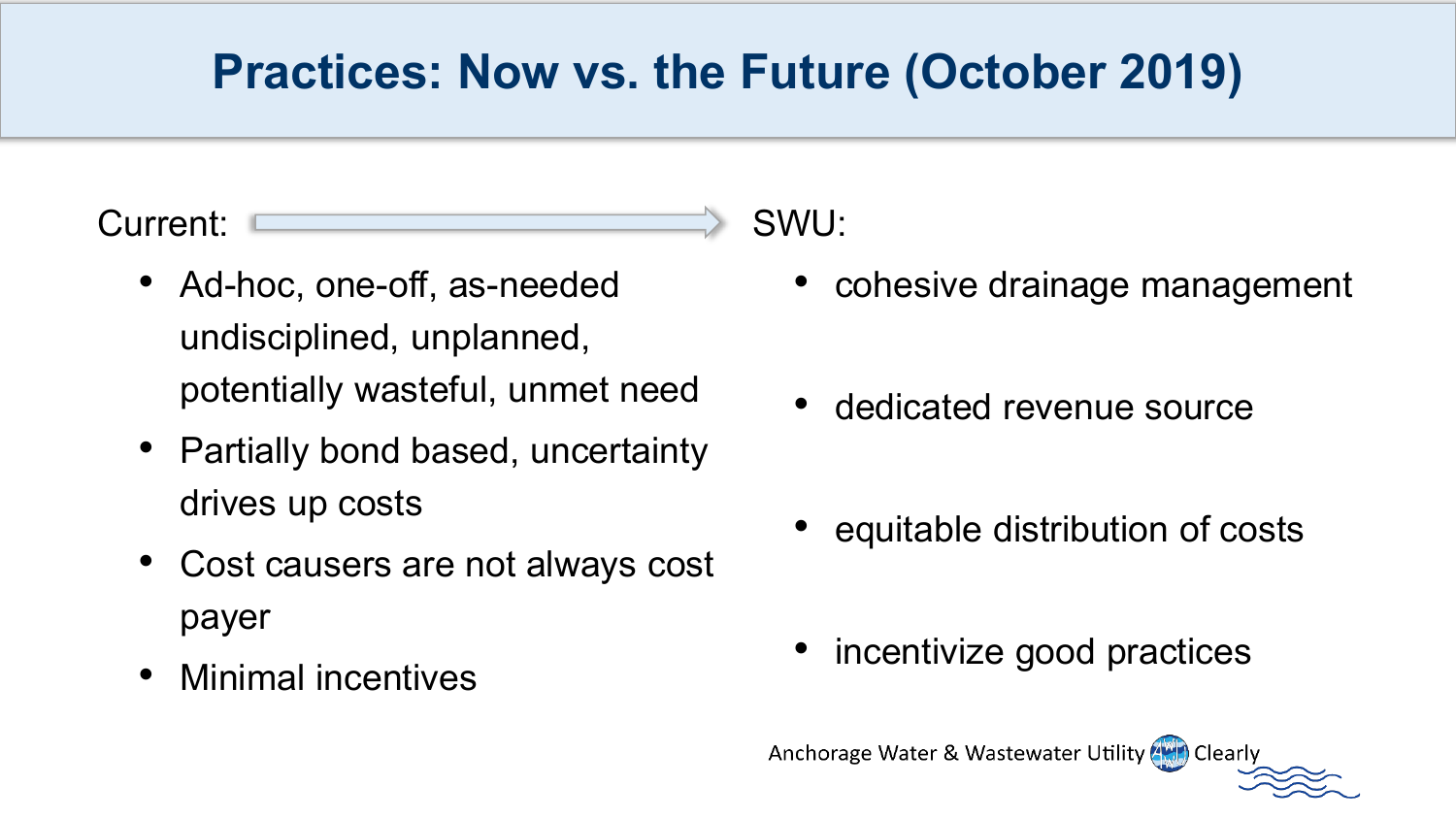### **Delta View: Phase 1 & 2 (October 2019)**

Phase 1:

- January 2019 Report
- Stand Alone
- Non-Certificated
- Non-Regulated
- Master Plan
- Organizational Structure
- Rate Structure

Phase 2:

- AWWU RFP
- Comingled Utility with AWU/ASU
- RCA Certificated
- RCA Economically Regulated

• CPCN

• AWWU

• CPCN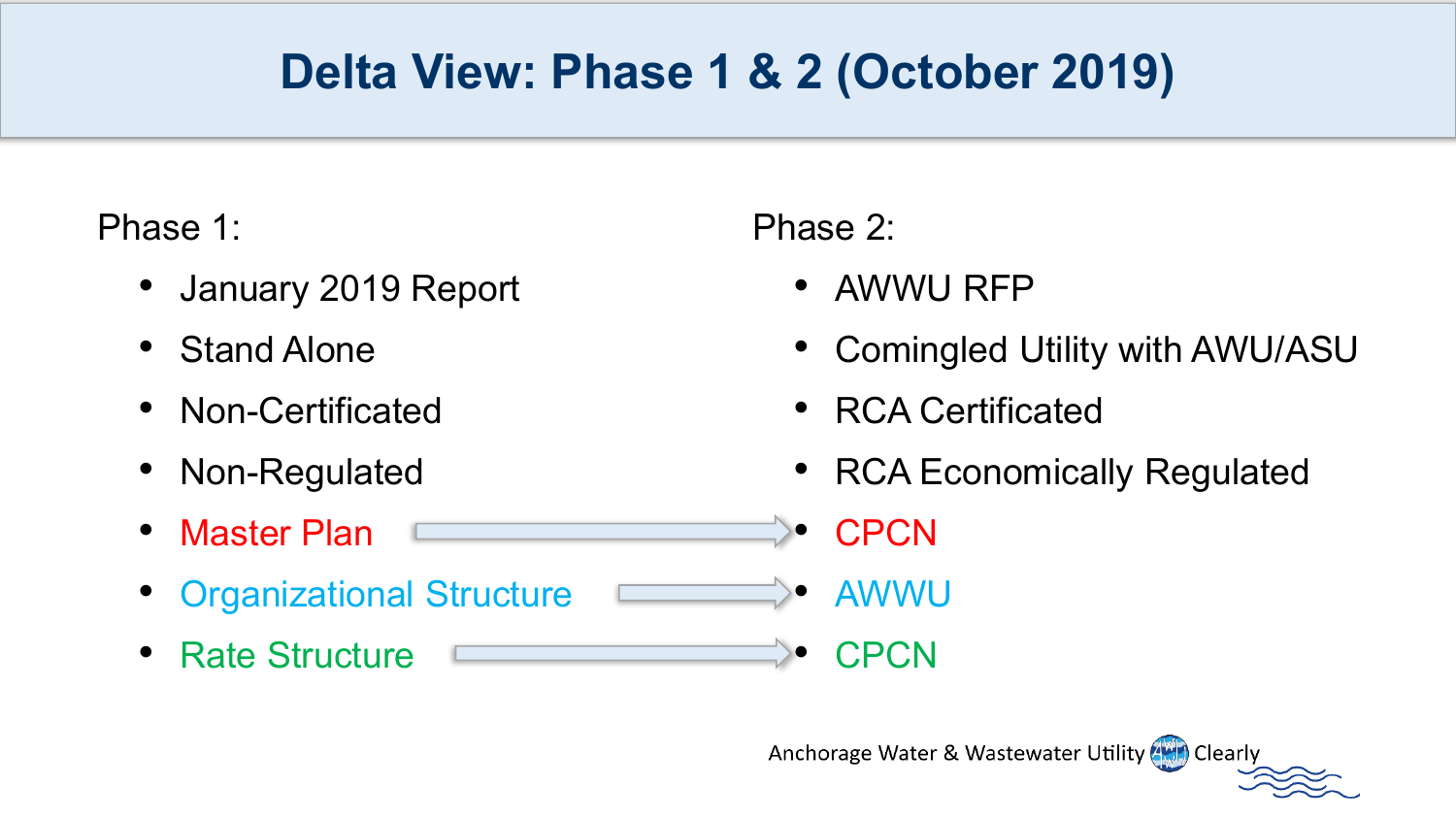#### **Contract Milestone Schedule (October 2019)**

- December 2019: Execute Contract (NTP)
- Phase 2 Report: Assembly Approval Q3 2021
	- Public: Project introduction: Q1 2020
	- Public: Potential rate structure: Q3 2020
	- Public: Recommendation for proposed rate structure and initial rates: Q1 2021
- RCA CPCN approval process: Q4 2021 & Q1 2022
- Anticipated First Invoice: Q2 2022

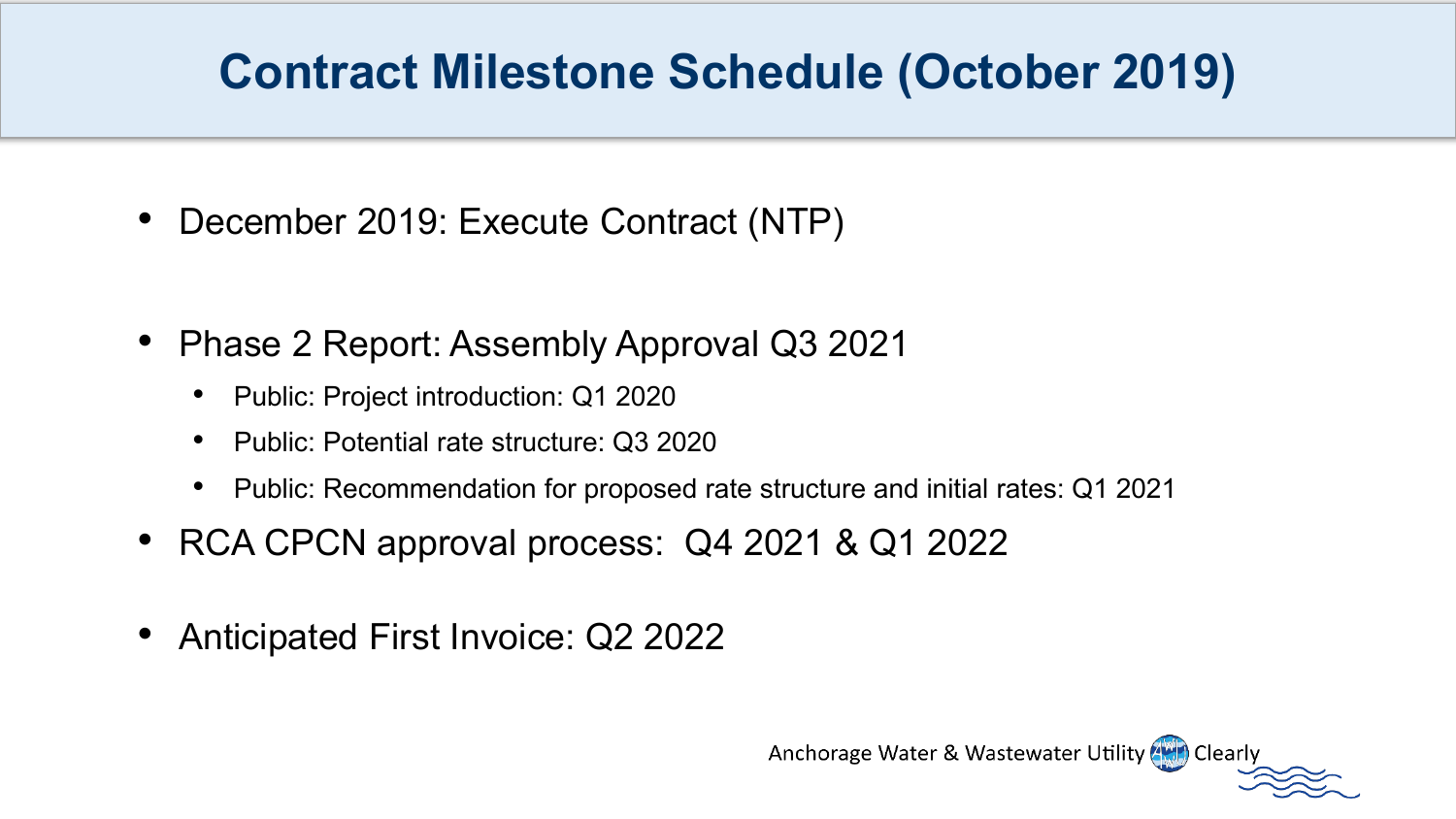#### **AWWU Activates To October 2019**

- AWWU has been tasked with initiating and integrating a SWU into AWWU's existing utility structure
- Using a public Request For Proposal (RFP), AWWU has selected a Contractor and is currently negotiating the project scope, fee and schedule

• Project budget is \$1.5M. Contract is expected to exceed \$1M. Balance is AWWU labor (legal) cost and contingency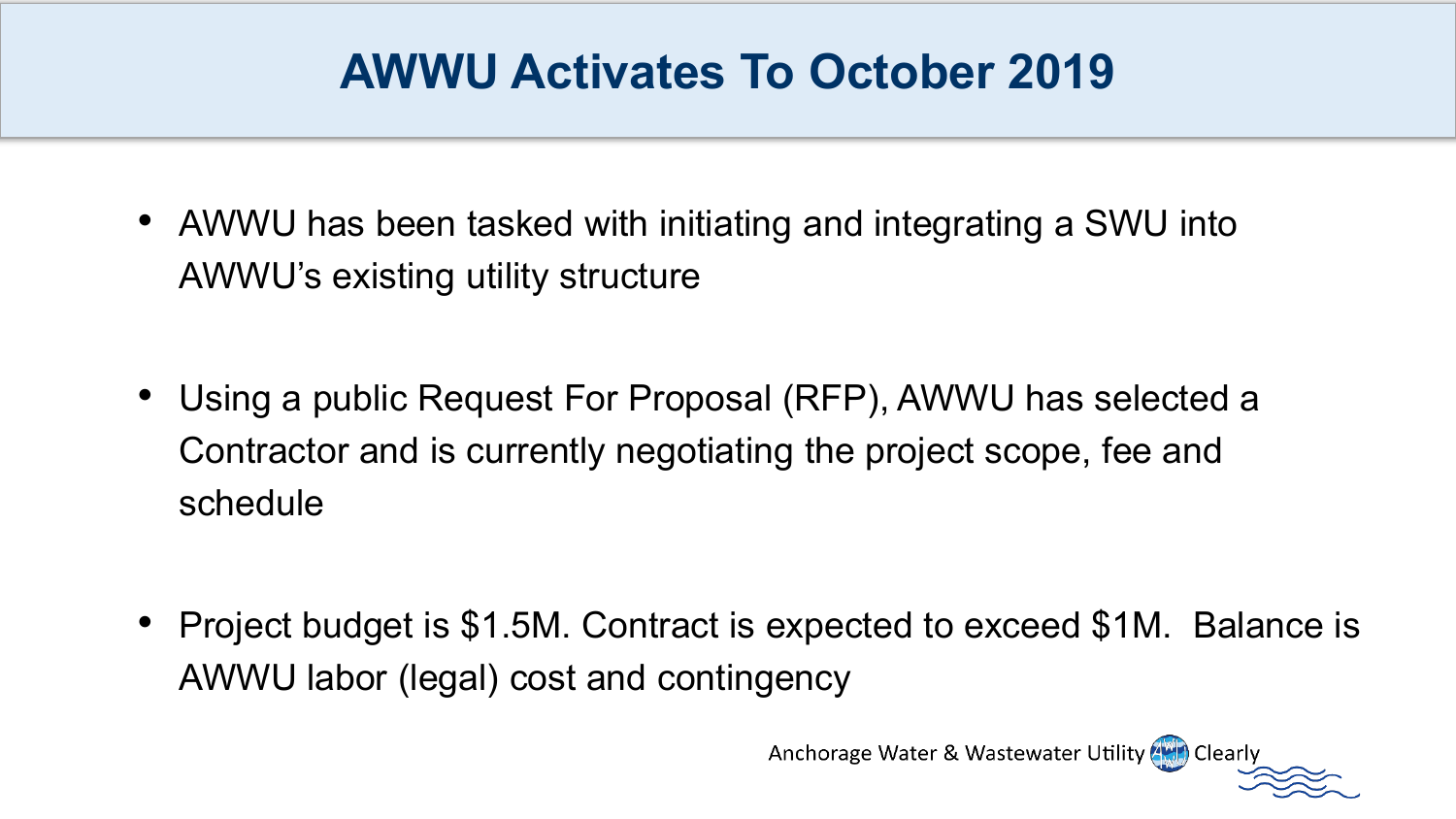#### **Activities: October 2019 to July 2020**

- November 2019: work sessions with the Consultant & Stakeholders
	- Better scope definition resulted in January 7, 2020 proposal: \$2.2 million
- Worked with consultant to narrow down the scope to fit the budget and accomplish the project objectives
- Revised April 9, 2020 using a *Gated Decision Process*: \$1.2 million
- **Pandemic Priority: March 2020 to July 2020**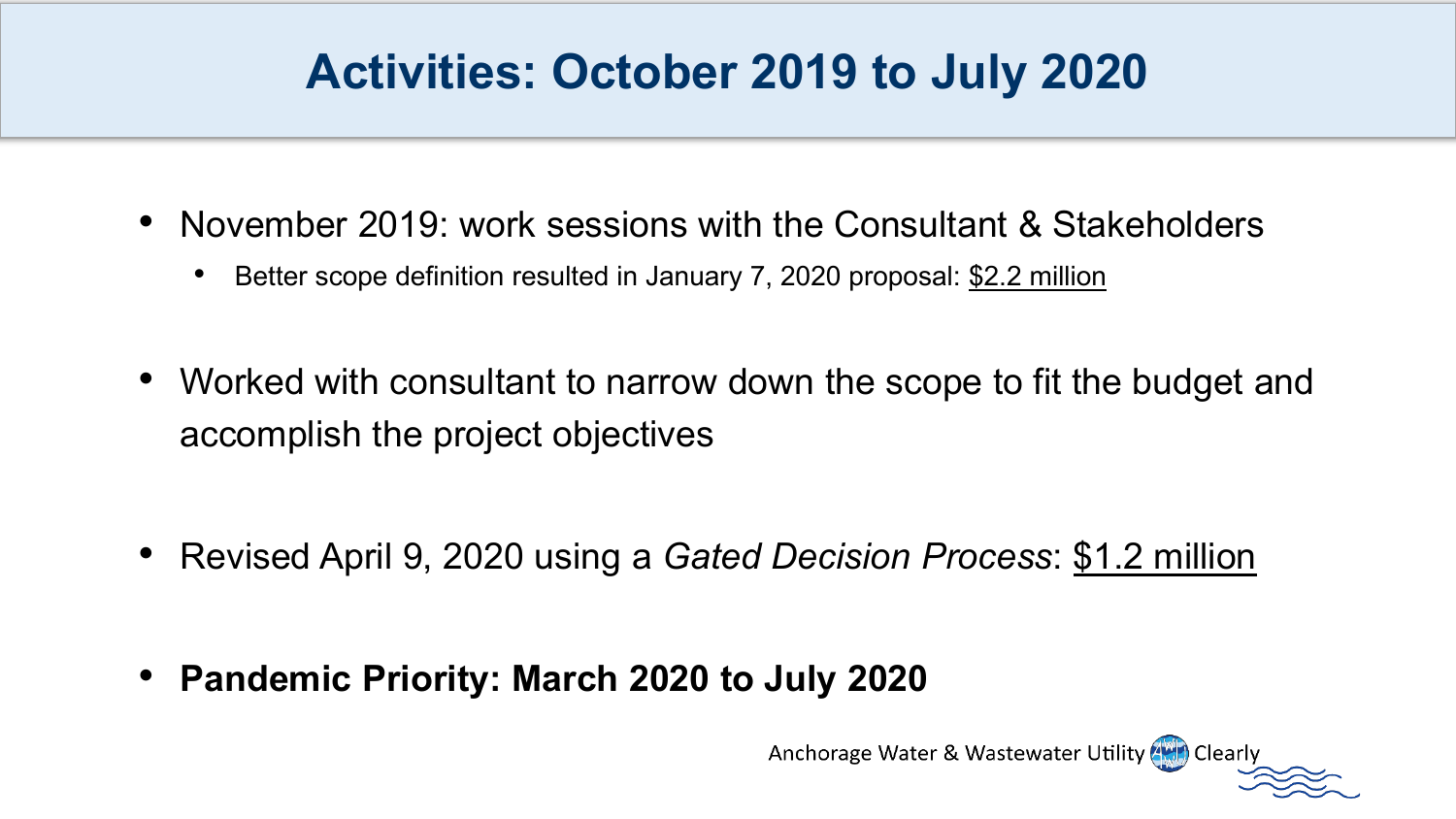#### **Revised Phase 2 Activities**

- Determining additional funding opportunities (e.g., grants),
- Establishing a utility rate structure for the existing level of service (LOS) including operational costs and capital improvement program,
- Engaging stakeholders and MOA coordination,
- Preparing a Phase 3 SWU implementation road map that addresses items identified in AO 2019-106(S-2) and elsewhere as needed for a fully functional SWU, and
- Supporting the MOA Assembly decision on proceeding to Phase 3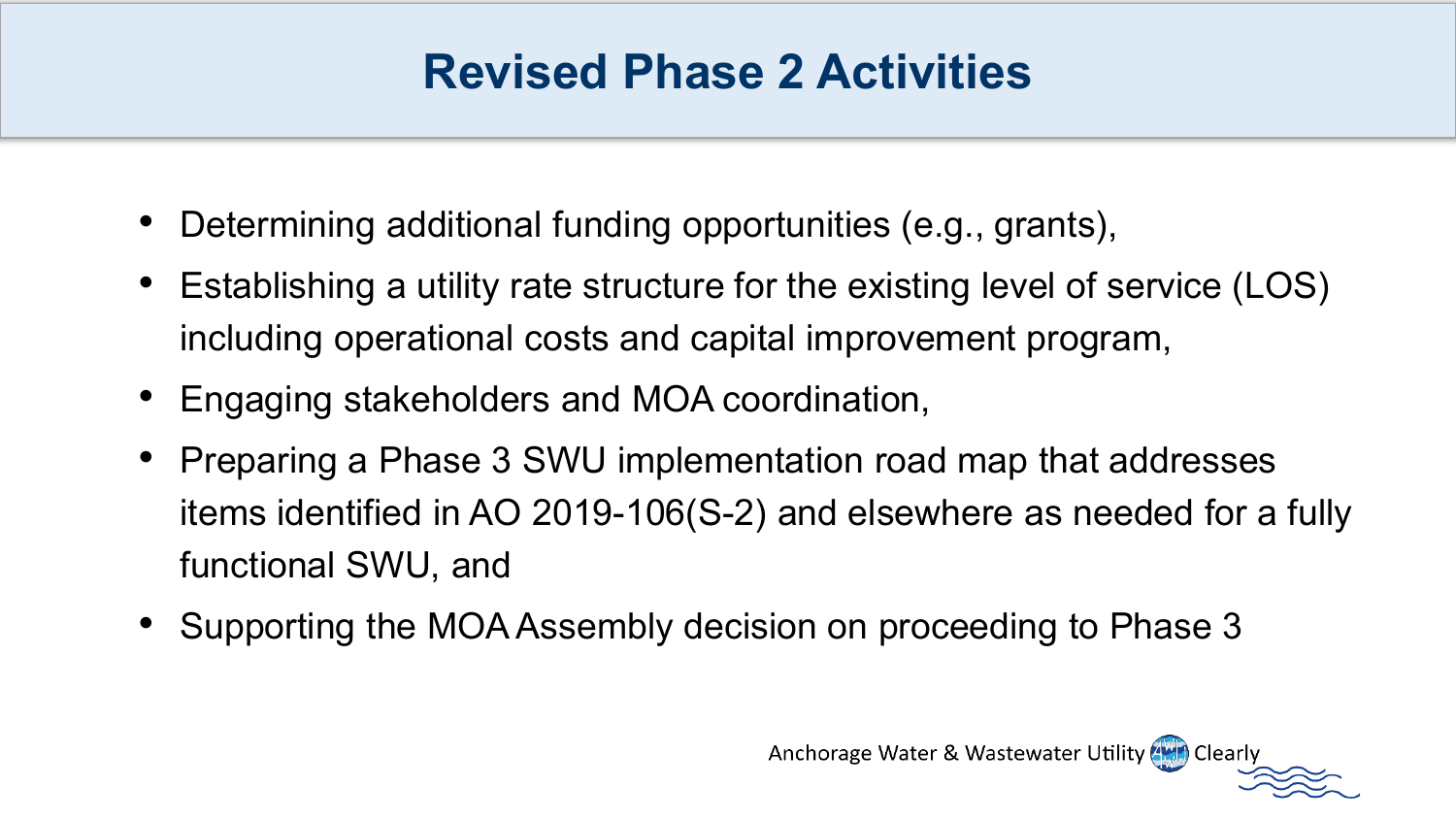#### **Phase 2 Specific Tasks (1/4)**

- Implement an extensive public involvement program to educate and inform the public of the need for a SWU and this planning effort.
- Catalog known stormwater infrastructure data (e.g. infrastructure location, condition, size, type, and age) with an evaluation of data sources and their accuracy and deficiencies.
- Classify costs associated with SWU functions based on the existing LOS, which varies by location within the SWU service area (i.e., Anchorage Road District Service Area [ARDSA], Limited Road Service Area [LSRA], etc.).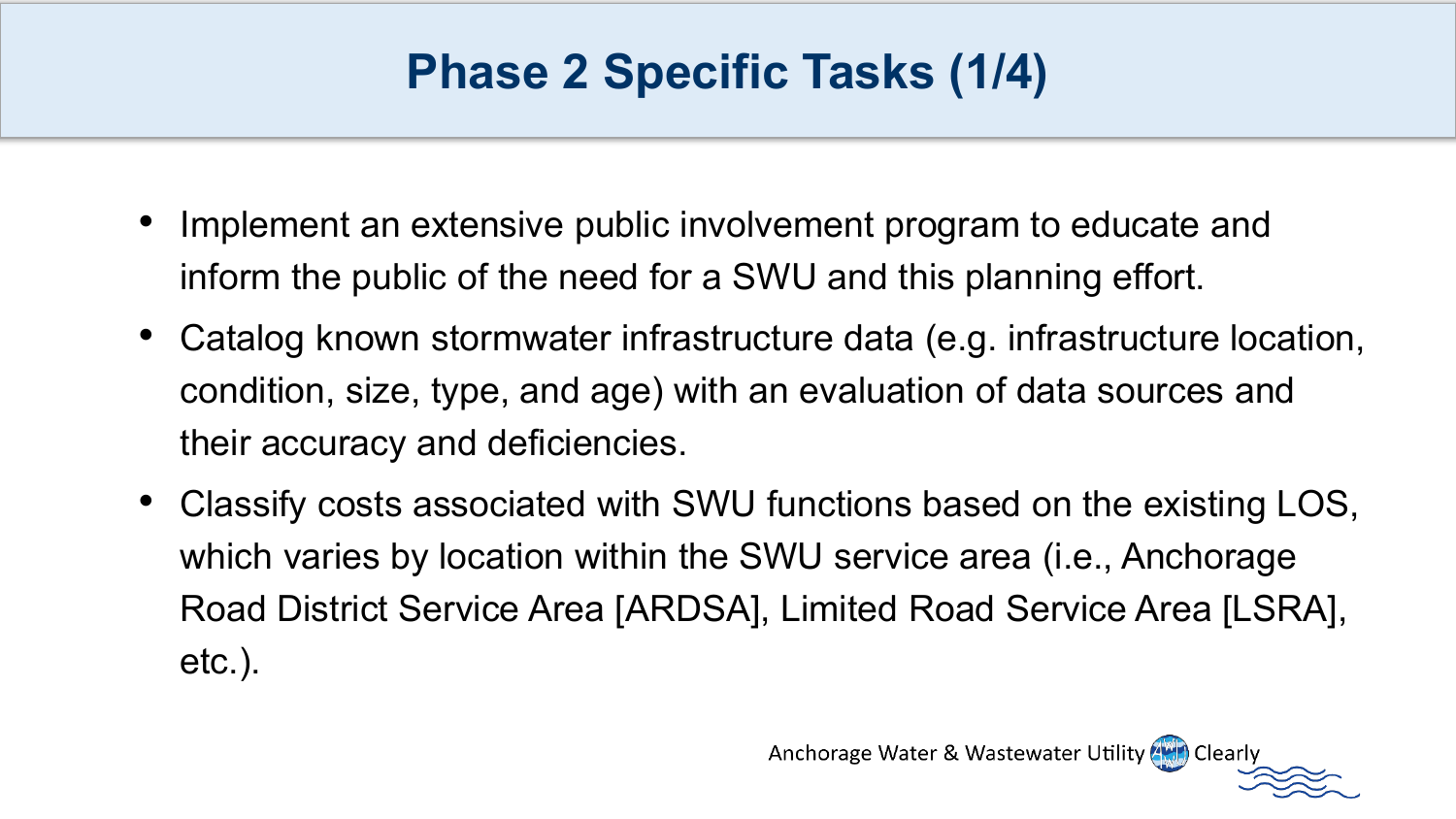#### **Phase 2 Specific Tasks (2/4)**

- Analyze the previous five years of capital expenditures to establish the capital component of the SWU rate base and estimate the overall costs of a 20-year capital program.
- Establish a base level of costs for existing operations, maintenance, and capital improvements. This cost will provide the basis for a single rate structure for consideration.
- Evaluate and identify limitations of AWWU's existing Banner billing system as a vehicle for the SWU bill.

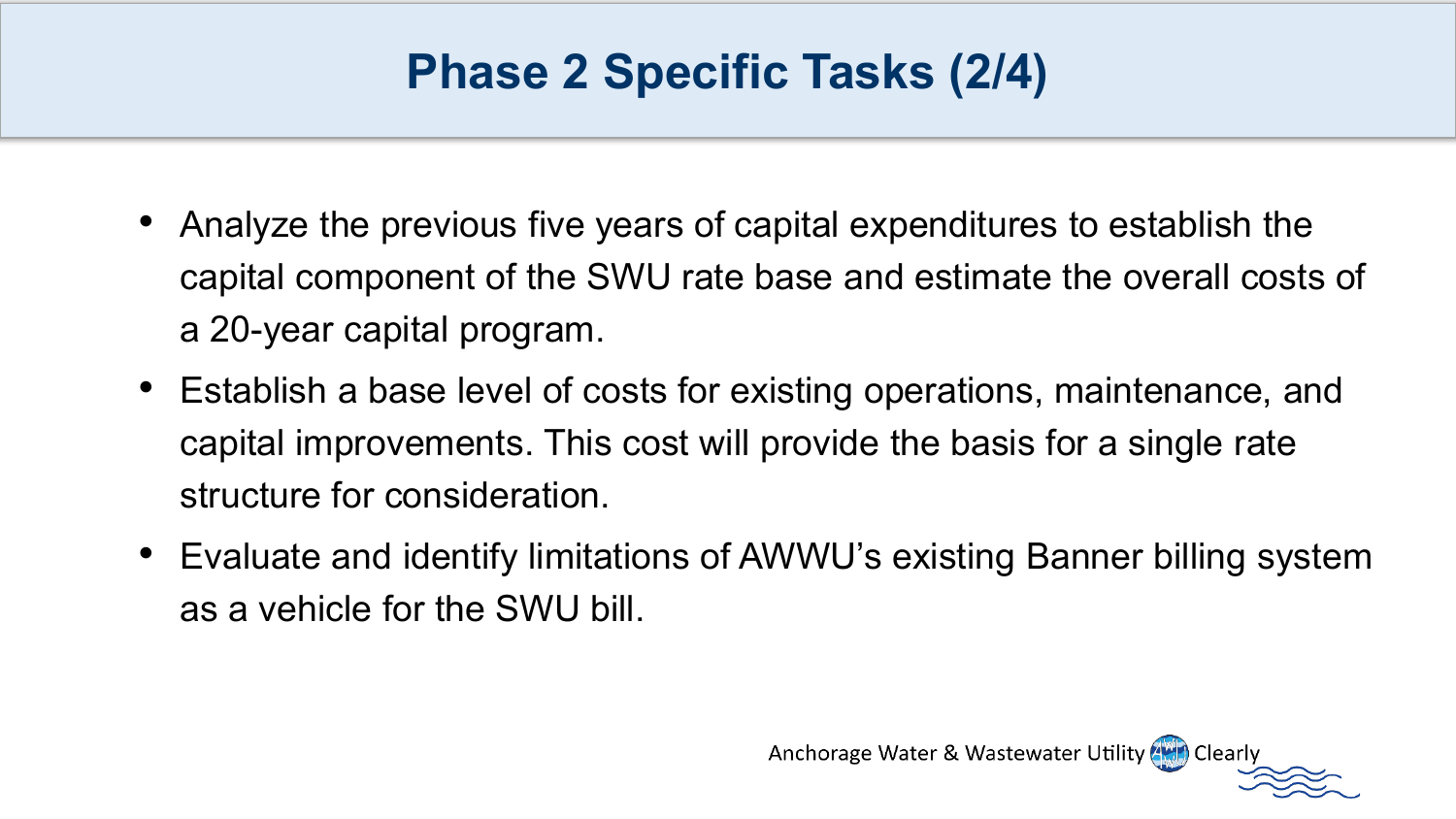#### **Phase 2 Specific Tasks (3/4)**

- Identify a list of activities to aid in the preparation of a Phase 3 SOW. The objective of Phase 3 is to transition the initial, interim SWU organization into a fully functional and standalone MOA Enterprise Activity.
- Coordination with the newly established bodies specifically the Assembly Stormwater Utility Commission (SWUC) and AWWU Stormwater Utility Policy Committee (SWUPC) to address the complex processes for the transfer of general government funding, associated positions (PCNs), and operational control of municipal assets to a newly created user-fee based utility.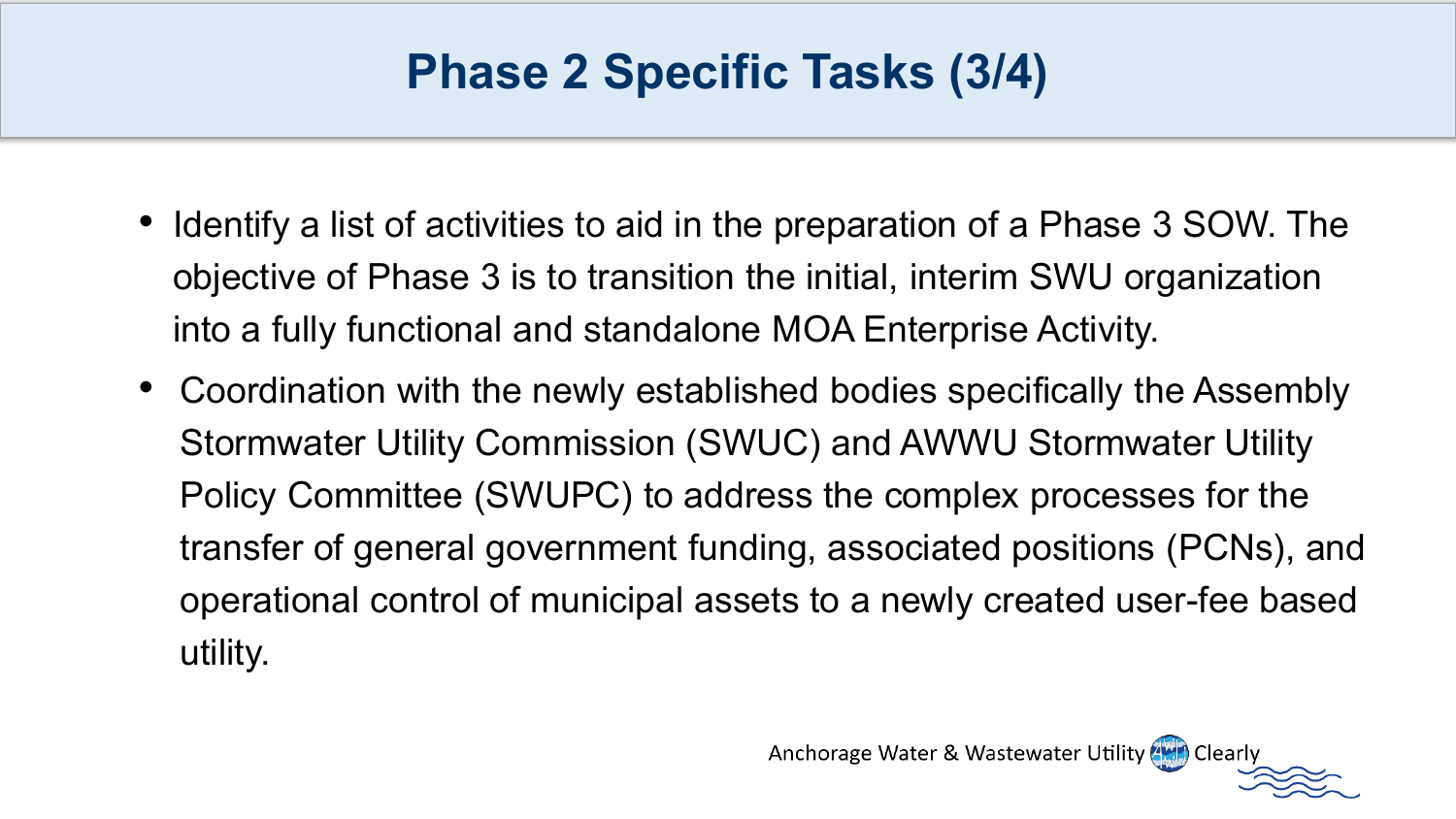#### **Phase 2 Specific Tasks (4/4)**

• Develop a decisional document (Phase 2 Report) that summarizes the findings developed for the foregoing tasks inclusive of recommendations made and/or options and alternatives presented to the MOA for action. The report will provide an analysis of the interdependencies of all previous tasks and document the impacts of each decision including timelines. The report will be focused on decisions needed from the MOA and/or AWWU in how and if to move forward with an SWU.

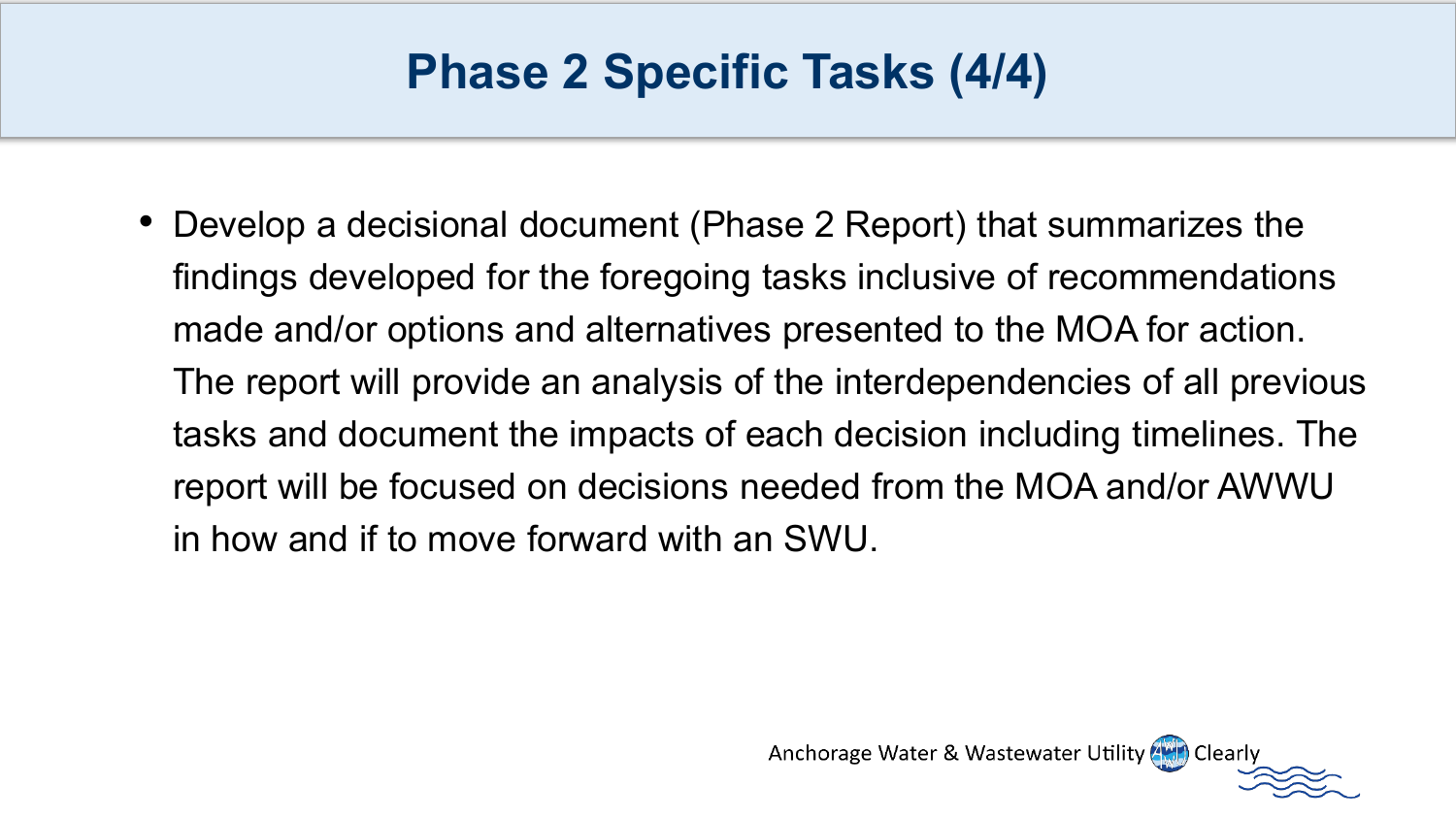#### **Revised Phase 3 Activities**

- Engaging the public on the future cost for the SWU and the development of future level of service (operation and capital),
- Defining relationship with ADOT&PF,
- SWU rate structure and initial bill,
- Submitting a CPCN application and tariff, and
- Implementation of the SWU

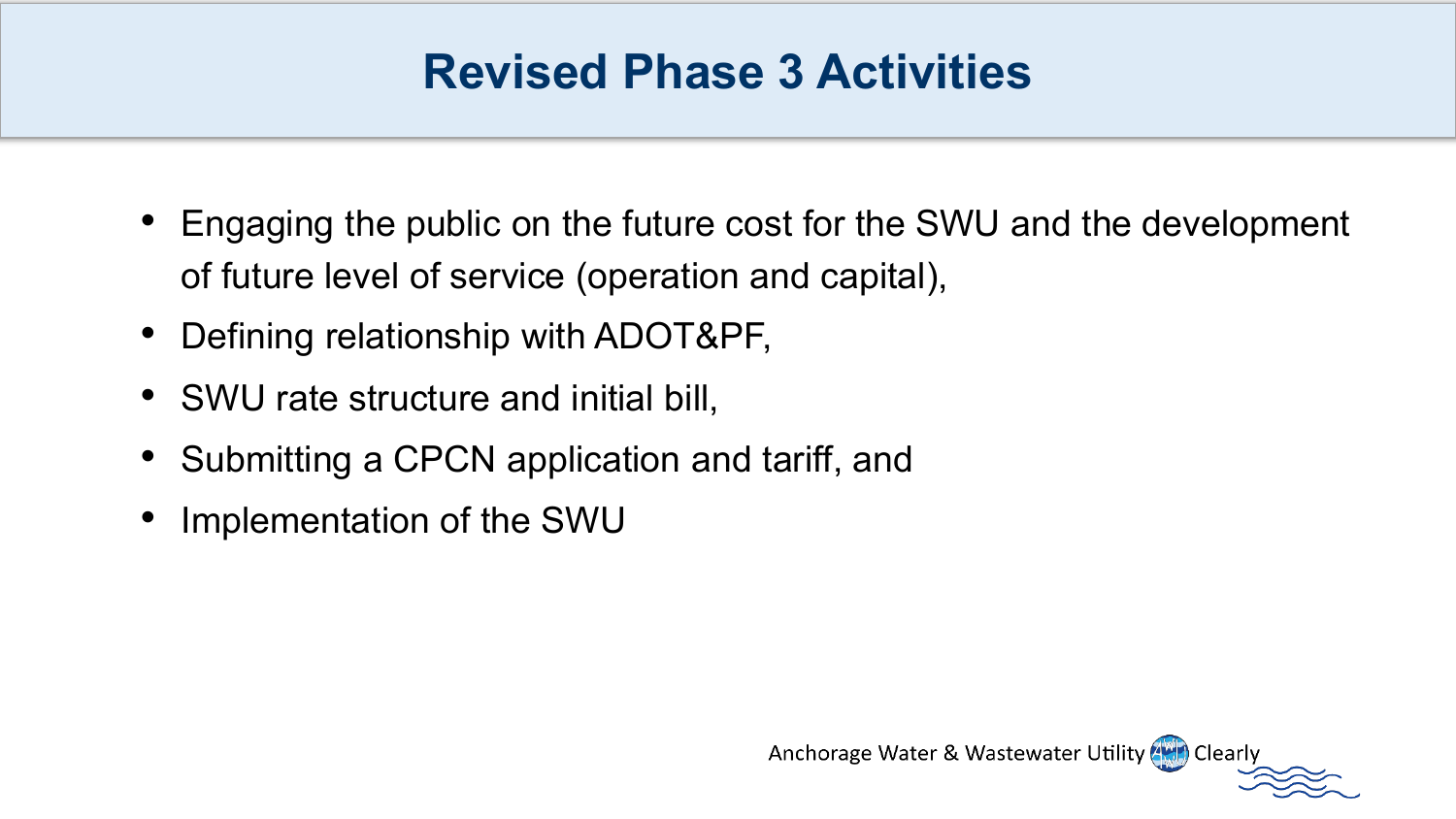### **Pandemic Driven Changes**

- The April 7, 2020 Proposal was developed prior a full realization of the impacts of COVID-19. The initial Task for this contract will be to revisit the Scope of Work to revise the public involvement program to rely on virtual meetings and minimize or eliminate travel using technology.
- Based on travel restrictions, the Contractor proposes to omit travel to Alaska for the project while restrictions are in place
- Hold virtual meetings with AWWU and MOA personnel supplemented with a local Stantec team member while the restrictions are in place.